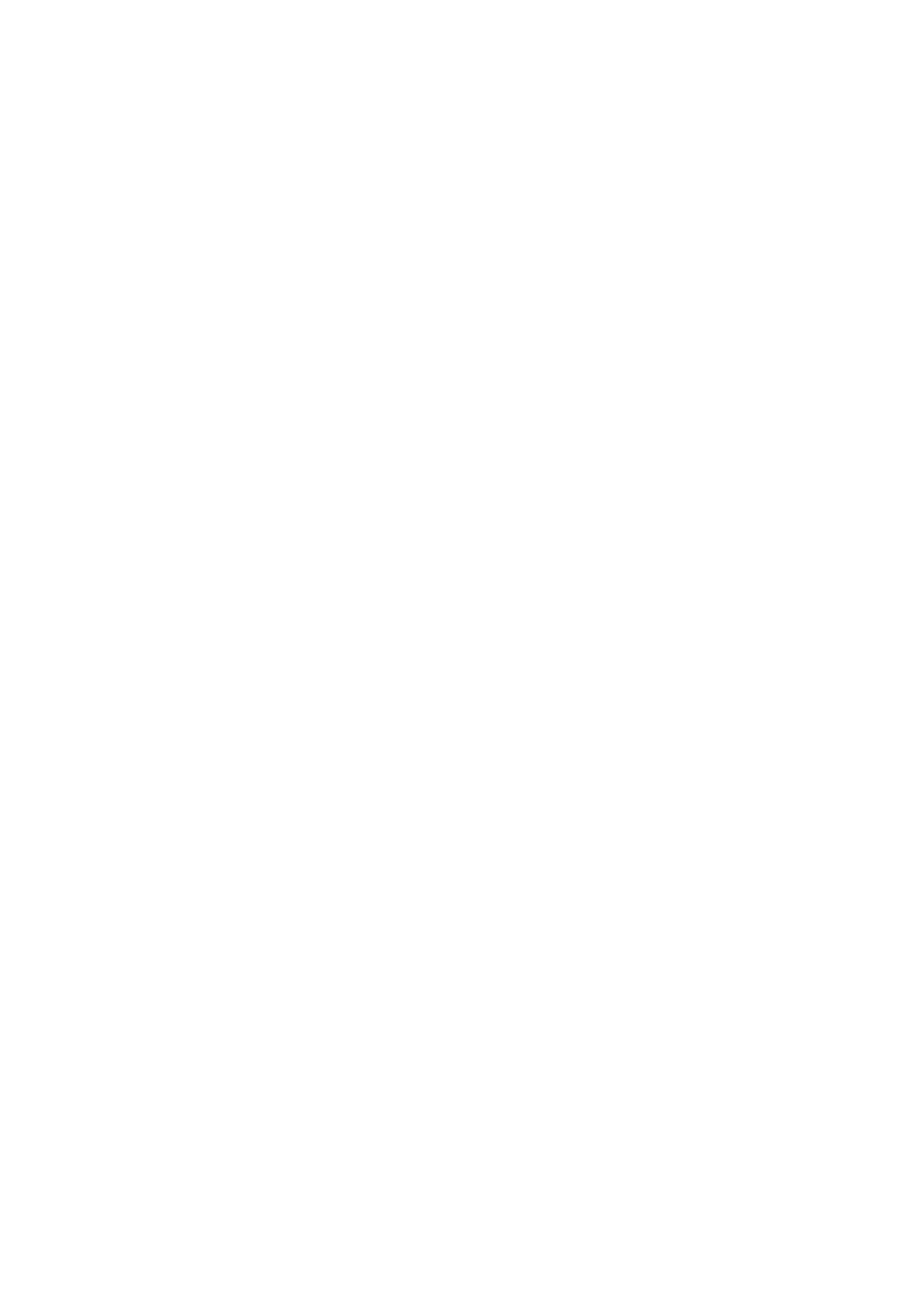### [AS INTRODUCED]



Make provision to enable parliamentary constituency areas to form new unitary local authority areas if agreed by referendum; to make provision for such referendums; and for connected purposes.

 $\sum$  E IT ENACTED by the Queen's most Excellent Majesty, by and with the advice<br>and consent of the Lords Spiritual and Temporal, and Commons, in this present<br>Parliament assembled, and by the authority of the same, as foll and consent of the Lords Spiritual and Temporal, and Commons, in this present Parliament assembled, and by the authority of the same, as follows: -

### **1 Parliamentary constituency areas to be allowed to form new unitary authority following referendum**

- (1) The Secretary of State must by regulations make provision enabling two or more parliamentary constituency areas in England which if combined are a continuous area to form a new unitary authority for that combined area.
- (2) The regulations must
	- make provision for a petitioning system for local government electors in a constituency area to indicate support for a referendum on the creation of a new unitary authority under subsection (1);
	- (b) require that such a referendum must be held if at least ten percent of *10* local government electors registered in each of the constituency areas that would form part of a proposed new unitary authority area support the petition;
	- (c) make provision for referendums under this section to be held among all local authority electors registered in the constituency areas that would form part of a proposed new unitary authority area;
	- (d) make provision for orders for the changing of local authority boundaries and the transfer of responsibilities to the new unitary authority.
- (3) The regulations may make further provision in connection with subsection *20* (1) as the Secretary of State sees fit.
- (4) In making regulations under this section, the Secretary of State must have regard to Chapter 4 of Part 2 of the Local Government Act 2000 (changing governance arrangements) and regulations made under that Part.
- (5) If a majority of valid votes in a referendum held under this section are cast *25* in favour of the creation of a new unitary authority then—

*5*

*15*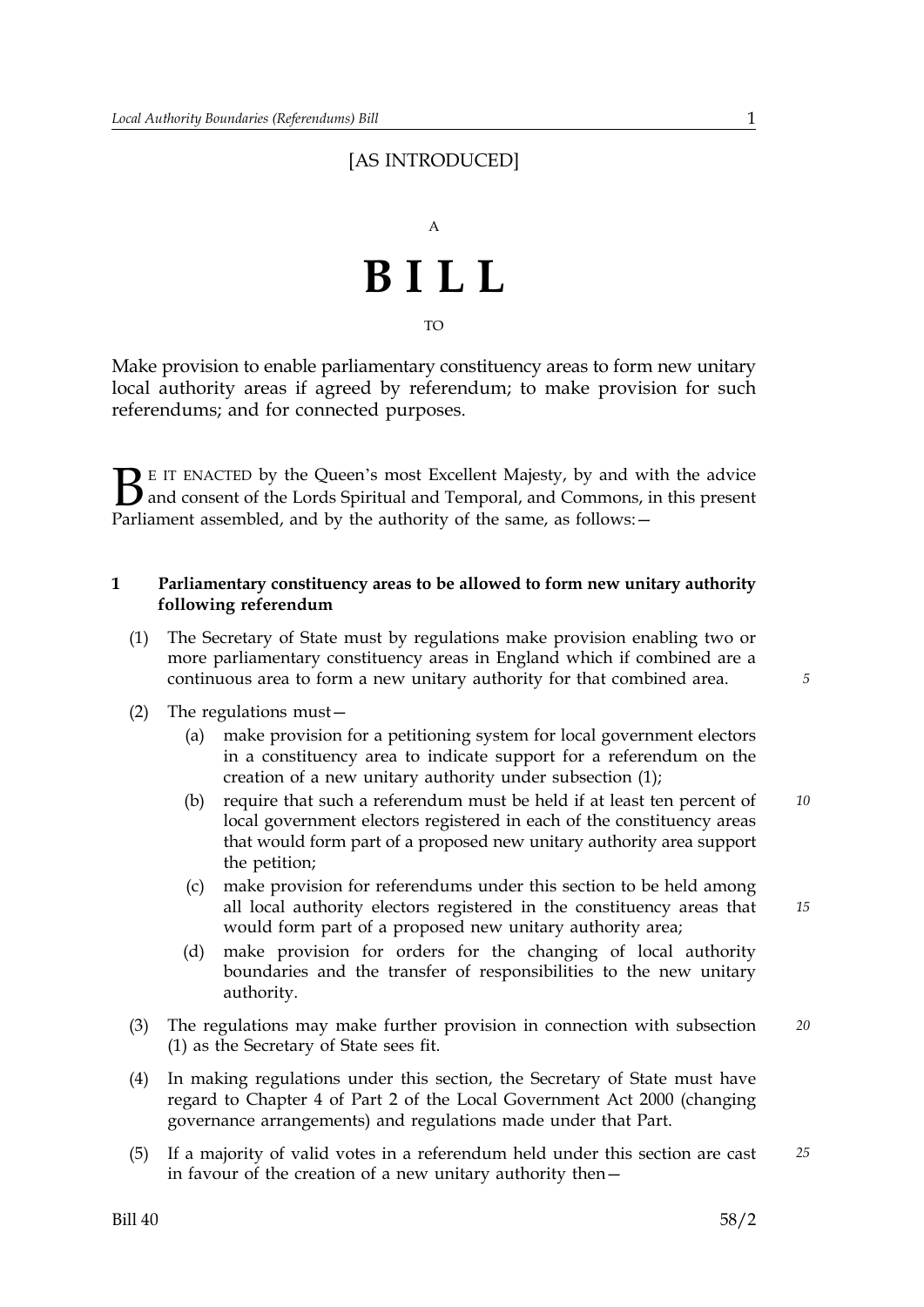(a) any local authority within the area of which any part of a constituency which would form part of the new unitary authority falls, and (b) the Secretary of State must take all reasonable steps to facilitate the creation of the new unitary authority. **2 Regulations**  (1) Regulations under section 1— (a) are to be made by statutory instrument; (b) may make different provision for different purposes; (c) may make transitional and saving provision; *10* (d) may not be made unless a draft of the instrument has been laid before and approved by a resolution of each House of Parliament. (2) The Secretary of State must lay before Parliament a draft statutory instrument containing regulations under section 1 before the end of the period of 90 days

#### **3 Financial provision**

*There is to be paid out of money provided by Parliament*—

beginning on the day on which this Act is passed.

- (a) *any expenditure incurred under or by virtue of this Act; and*
- (b) *any increase attributable to this Act in the sums payable under any other Act out of money so provided*.

#### **4 Extent, commencement and short title**

- (1) This Act extends to England and Wales only.
- (2) This Act comes into force on the day on which it is passed.
- (3) *25* This Act may be cited as the Local Authority Boundaries (Referendums) Act 2022.

*15*

*20*

*5*